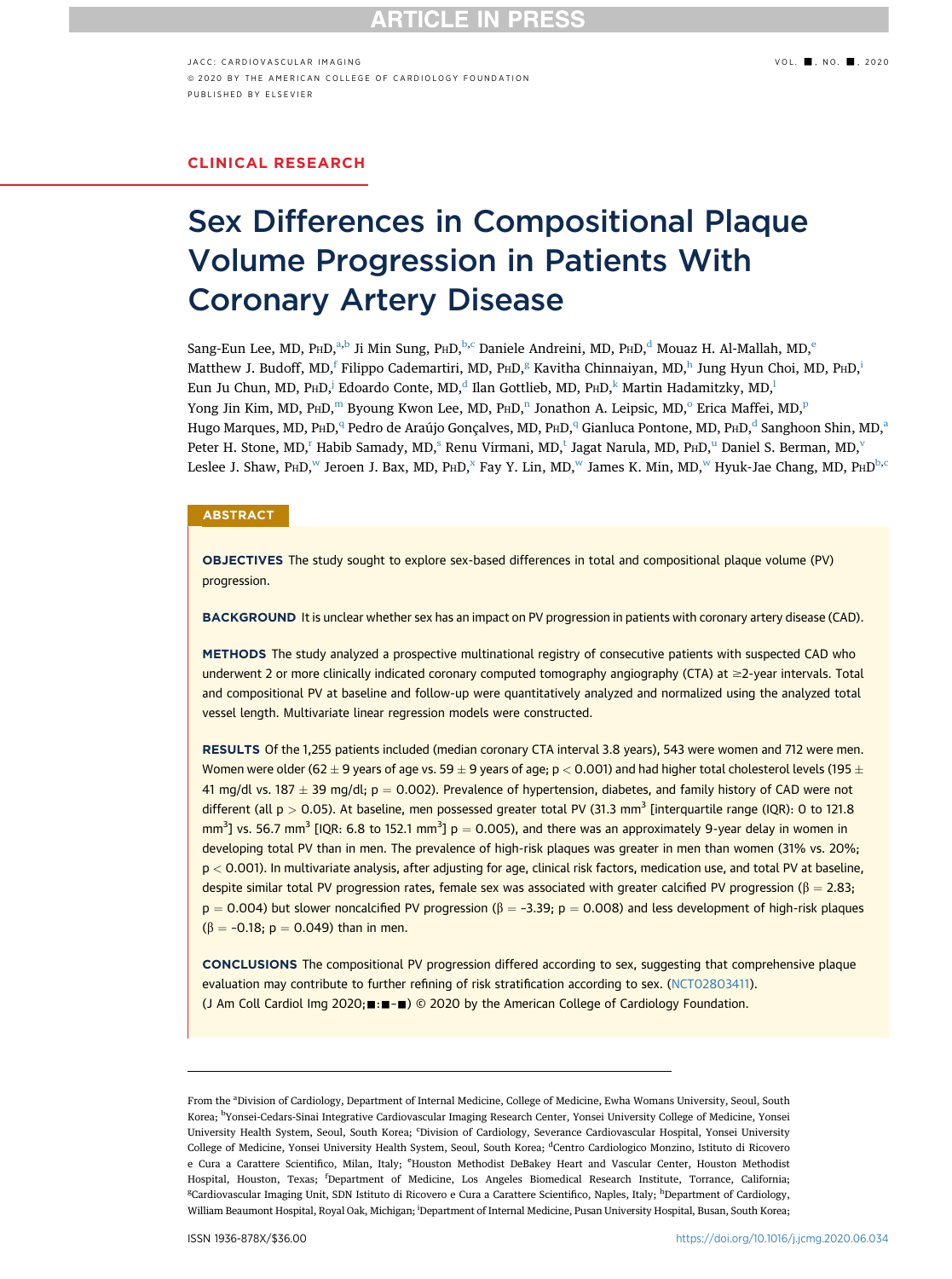# TICLE IN PRES

#### **ABBREVIATIONS** AND ACRONYMS

CACS = coronary artery calcification score

- CAD = coronary artery disease
- CTA = computed tomography angiography
- CVD = cardiovascular disease
- HRP = high-risk plaque
- HU = Hounsfield unit
- IQR = interquartile range
- PV = plaque volume

ardiovascular disease (CVD) remains a leading cause of mortality and morbidity in both women and men, but the overall CVD mortality has dramatically declined over recent decades as a result of preventive strategies ([1](#page-9-0)). However, the decline in CVD mortality has been far less significant for women  $(1-3)$  $(1-3)$ , and they continue to have higher mortality rates than men, although women generally present with smaller plaque burden and less obstructive coronary artery disease (CAD) (4–[9](#page-9-0)). Pathologic and invasive angiographic

evidence has also suggested sex-specific differences in atherosclerotic plaque profiles, with plaque erosion more frequently observed in women and plaque rupture more frequent in men ([4,5](#page-9-0),[9\)](#page-9-0). Overall, these findings indicate that sex may have an influence on both the development and progression of CAD and on the pattern of compositional plaque progression. Therefore, a better understanding of the sex differences in the pathogenesis of coronary atherosclerosis would help to identify patients at higher risk earlier and offer them appropriate preventive measures to improve both quality of life and clinical outcomes.

To address these issues, evaluation of the atherosclerotic burden and its changes over the entire coronary artery, instead of visualizing a few selected lesions or segments, is mandatory, as CAD is a dynamic disease with plaques at various stages that can coexist in a single patient, whereby 1 plaque may just be developing while another is stabilizing or even regressing ([10\)](#page-9-0). In this regard, coronary computed tomography angiography (CTA) may represent an optimal imaging modality, as it allows not only simplified detection of the presence of CAD, but also quantification of the composition within plaques and detection of its changes across the entire coronary vasculature [\(11](#page-9-0)). Recent studies have also demonstrated a direct association between the overall atherosclerotic burden and characteristics of individual plaques assessed by coronary CTA and clinical outcomes (12–[14\)](#page-9-0).

Hence, we explored the sex differences in overall and compositional atherosclerotic burden according to age group and evaluated whether the total and compositional plaque volume (PV) progression rate also differed according to sex in patients with CAD from a large multicenter registry of serial coronary CTAs.

#### METHODS

STUDY DESIGN AND POPULATION. The PARADIGM (Progression of AtheRosclerotic PlAque DetermIned by Computed TomoGraphic Angiography Imaging) study is a dynamic multinational observational registry that prospectively collected clinical, procedural, and follow-up data on 2,252 consecutive patients who underwent clinically indicated serial coronary CTA at an interscan interval of  $\geq$ 2 years from 13 sites in 7 countries between 2003 and 2015 ([15\)](#page-9-0). Patients with

Manuscript received January 21, 2020; revised manuscript received June 2, 2020, accepted June 11, 2020.

2

<span id="page-1-10"></span><span id="page-1-9"></span><span id="page-1-8"></span><span id="page-1-7"></span><span id="page-1-6"></span><span id="page-1-5"></span><span id="page-1-4"></span><span id="page-1-3"></span><span id="page-1-2"></span><span id="page-1-1"></span><span id="page-1-0"></span><sup>&</sup>lt;sup>i</sup>Department of Radiology, Seoul National University Bundang Hospital, Seongnam, South Korea; <sup>k</sup>Department of Radiology, Casa de Saude São Jose, Rio de Janeiro, Brazil; <sup>l</sup>Department of Radiology and Nuclear Medicine, German Heart Center Munich, Munich, Germany; mDepartment of Internal Medicine, Seoul National University College of Medicine, Cardiovascular Center, Seoul National University Hospital, Seoul, South Korea; <sup>n</sup>Department of Internal Medicine, Gangnam Severance Hospital, Yonsei University College of Medicine, Seoul, South Korea; <sup>o</sup>Department of Medicine and Radiology, University of British Columbia, Vancouver, Canada; <sup>p</sup>Department of Radiology, Area Vasta 1/Azienda Sanitaria Unica Regionale Marche, Urbino, Italy; <sup>q</sup>Unit of Cardiovascular Imaging, Hospital da Luz, Lisbon, Portugal; <sup>r</sup> Division of Cardiovascular Medicine, Brigham and Women's Hospital, Boston, Massachusetts; <sup>s</sup>Division of Cardiology, Emory University School of Medicine, Atlanta, Georgia; <sup>t</sup>Department of Pathology, CVPath Institute, Gaithersburg, Maryland; <sup>u</sup>Department of Medicine, Icahn School of Medicine at Mount Sinai, New York, New York; v Department of Imaging and Medicine, Cedars-Sinai Medical Center, Los Angeles, California; wDepartment of Radiology, New York-Presbyterian Hospital and Weill Cornell Medicine, New York, New York; and the <sup>x</sup>Department of Cardiology, Leiden University Medical Center, Leiden, the Netherlands. This work was supported by the Leading Foreign Research Institute Recruitment Program through the National Research Foundation of Korea funded by the Ministry of Science and ICT (Grant No. 2012027176) (to Dr. Chang). The study was also funded in part by a generous gift from the Dalio Institute of Cardiovascular Imaging and the Michael Wolk Foundation. The funders of the study had no role in study design, data collection, data analysis, data interpretation, or writing of the report. Dr. Chang had full access to all the data in the study and had final responsibility for the decision to submit the paper for publication. Dr. Min has received funding from the Dalio Foundation, National Institutes of Health, and GE Healthcare; has served on the scientific advisory board of Arineta and GE Healthcare; and owns equity interest in Cleerly. Dr. Samady has served on the scientific advisory board of Philips; owns equity interest in Covanos Inc.; and has received research grant support from Medtronic. All other authors have reported that they have no relationships relevant to the contents of this paper to disclose. Khurram Nasir, MD, served as Guest Editor for this paper.

The authors attest they are in compliance with human studies committees and animal welfare regulations of the authors' institutions and Food and Drug Administration guidelines, including patient consent where appropriate. For more information, visit the JACC: Cardiovascular Imaging [author instructions page](http://imaging.onlinejacc.org/content/instructions-authors).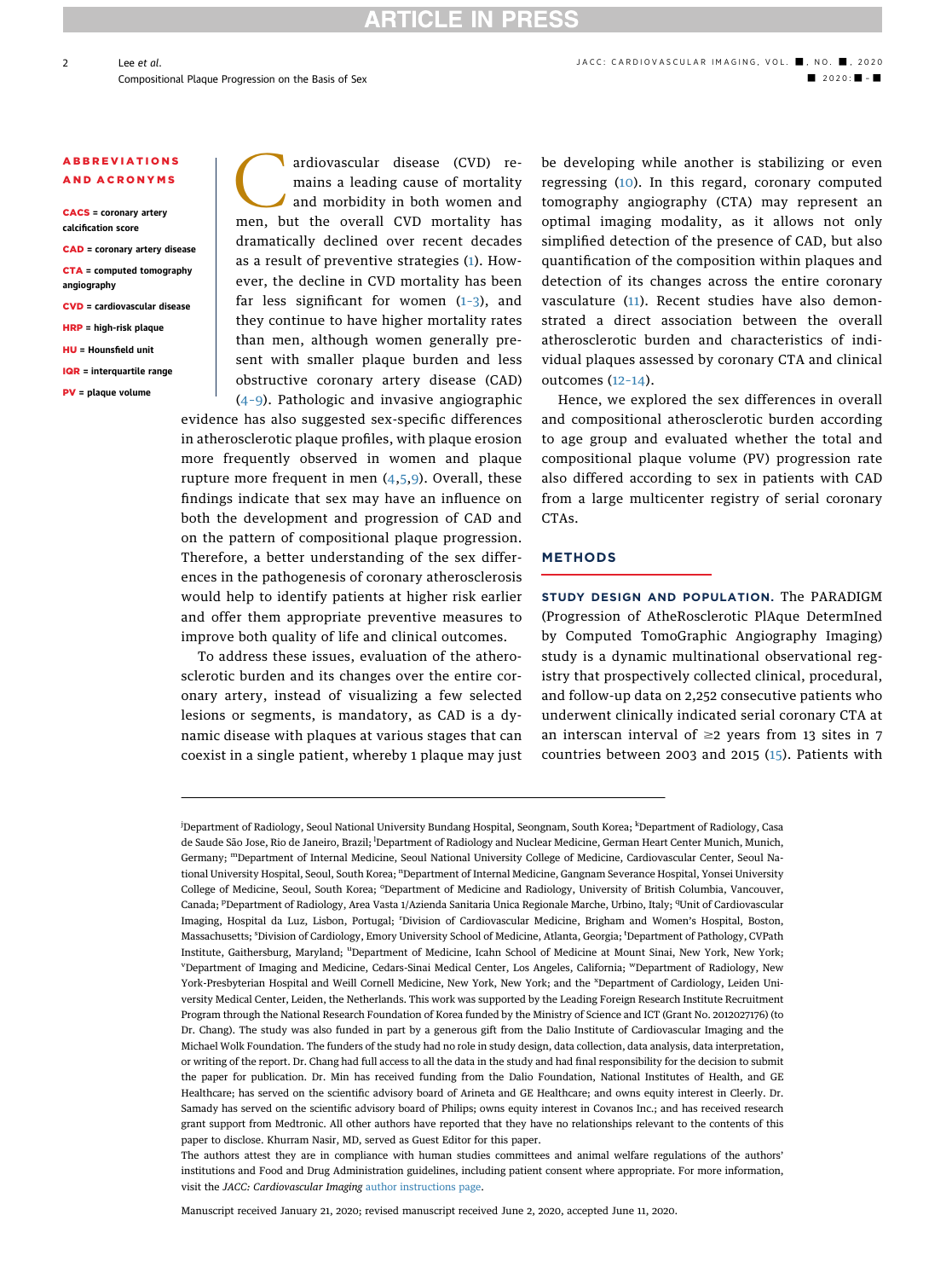# **ARTICLE IN PRESS**

no data at baseline (coronary CTA-1) or at follow-up (coronary CTA-2) were excluded. The study protocol was approved by the Institutional Review Boards of all participating centers.

For the current analysis, patients with either coronary CTA results uninterpretable for quantitative assessment ( $n = 492$ ), those with documented prior CAD (defined as myocardial infarction or revascularization before coronary CTA-1 ( $n = 227$ ), those lacking information on statin use at either coronary CTA  $(n = 192)$ , and those who discontinued statins following coronary CTA-1 ( $n = 86$ ) were also excluded. Overall, 1,255 patients (543 women and 712 men) were ultimately included in the final analysis (Figure 1).

CORONARY CTA ANALYSIS PROTOCOL. All acquisition and analysis of coronary CTAs were performed in accordance with the guidelines provided by the Soci-ety of Cardiovascular Computed Tomography [\(16,17\)](#page-9-0). Coronary CTA datasets were transferred to a core laboratory for analysis by Level III experienced readers using semi-automated plaque analysis software (QAngioCT Research Edition v2.1.9.1; Medis Medical Imaging Systems, Leiden, the Netherlands) with manual correction as described previously ([18](#page-9-0),[19](#page-9-0)).

Briefly, for the determination of atherosclerotic plaque burden across the entire coronary tree, all coronary segments and lesions with diameters  $\geq$  mm were evaluated for every coronary artery and its branches using a modified 17-segment American Heart Association model [\(17,20\)](#page-9-0). The presence of an atherosclerotic plaque was defined as any tissue  $\geq 1$  mm<sup>3</sup> within or adjacent to the lumen that could be discriminated from the surrounding pericardial tissue, epicardial fat, or lumen, and identified in  $\geq$ 2 planes [\(17](#page-9-0),[20](#page-9-0)). For serial comparisons of coronary CTAs, coronary segments and lesions were coregistered between the coronary CTA-1 and coronary CTA-2 evaluations using fiduciary landmarks, including the distance from the ostium and the branch vessels.

To determine the overall atherosclerotic plaque burden of a patient, total PV (mm<sup>3</sup>) was determined by summing the PVs of each segment ([21\)](#page-9-0). Total PV was further subclassified automatically by the software into compositional PVs using predefined Hounsfield unit (HU) cutoff values ([21](#page-9-0)): 1) noncalcified  $(-30$  to 350 HU) PV encompassing necrotic core  $(-30$  to 30 HU), fibrofatty (30 to 130 HU), and fibrous (131 to 350 HU) PV; and 2) calcified PV ( $\geq$ 351 HU) [\(11](#page-9-0),[22](#page-9-0)).

On the lesion level, stenosis severity was determined based on the % diameter stenosis. The presence of high-risk plaque (HRP) features defined as



coronary lesions with evidence of  $\geq 2$  of positive arterial remodeling, low-attenuation plaque, or spotty calcification, were also determined based on qualitative assessment ([20](#page-9-0),[23](#page-9-0)).

STATISTICAL ANALYSIS. Categorical variables are presented as absolute counts and percentages, and continuous variables are expressed as mean  $\pm$  SD or median (interquartile range [IQR]) as appropriate. Differences between categorical variables were analyzed using the chi-square test or Fisher's exact test, as appropriate, while differences between continuous variables were assessed using Student's t test.

To account for the difference in the total vessel length between patients, particularly between women and men, and to provide equal weighting of each patient in the calculation of PV, normalized PVs were defined as [(absolute PV/the total length of analyzed coronary arteries)  $\times$  the mean total analyzed vessel length of the study population] ([21](#page-9-0),24–[26](#page-9-0)). Total and compositional PV progressions were defined as the difference of each value between baseline and follow-up coronary CTAs annualized by dividing with the interscan interval ( $\Delta$ PV]/[coronary CTA intervals])  $(mm<sup>3</sup>/year)$  [\(24\)](#page-9-0).

To explore the association between female sex and progression of total and compositional coronary PVs at the per-patient level, multivariate linear regression models adjusted for age, smoking history, hypertension, diabetes mellitus, hyperlipidemia, family history of CAD, body mass index, change in low-density

3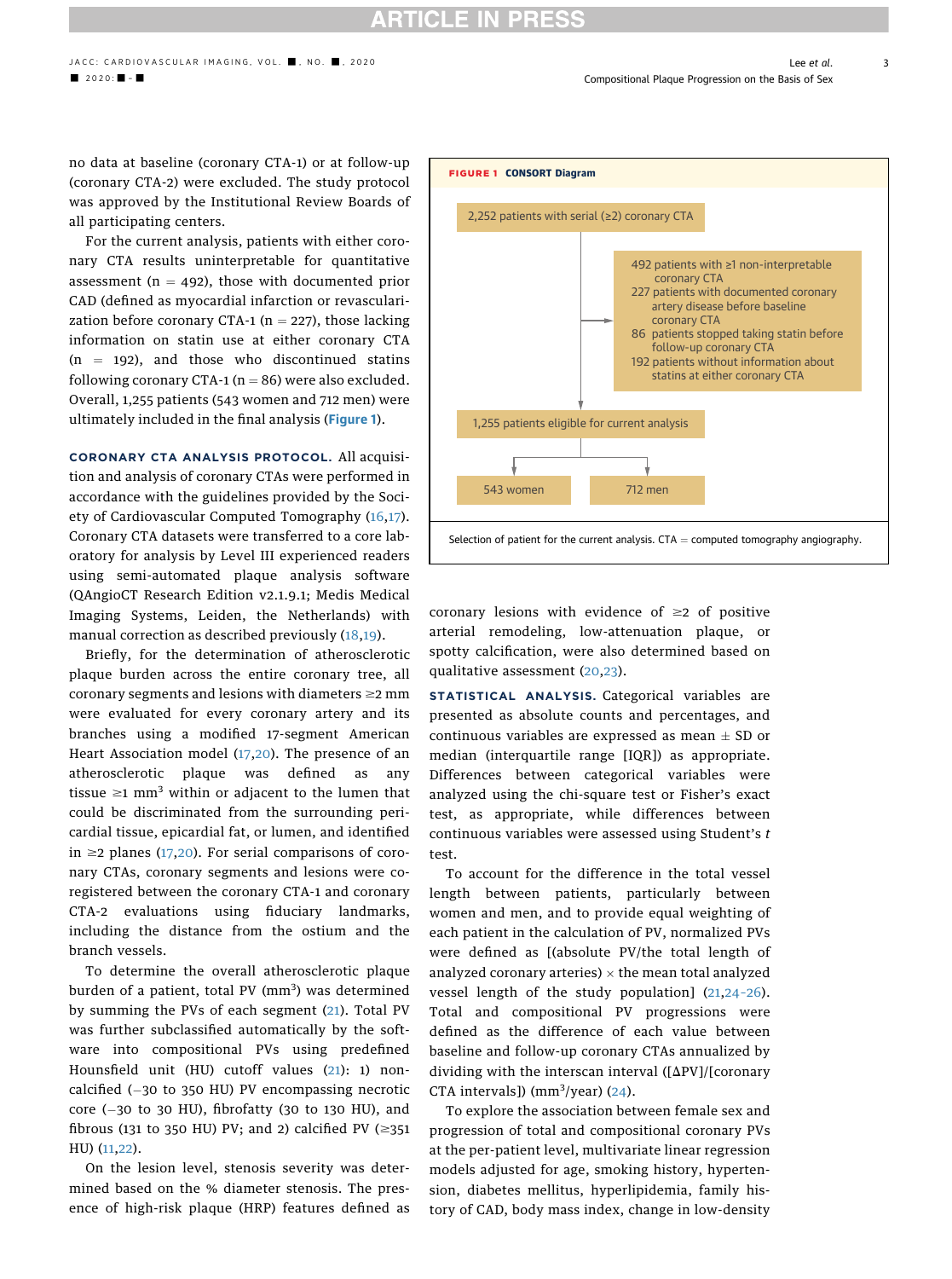# **RTICLE IN PRESS**

TABLE 1 Clinical Characteristics of the Study Population

4

|                                              | Women (n $=$ 543) | Men ( $n = 712$ ) | p Value |
|----------------------------------------------|-------------------|-------------------|---------|
| Clinical characteristics at baseline         |                   |                   |         |
| Age, yrs                                     | $61.9 + 9.0$      | $59.2 + 9.3$      | < 0.001 |
| Coronary CTA interval, yrs                   | $3.7 + 1.5$       | $3.9 + 1.6$       | 0.015   |
| Body mass index, kg/m <sup>2</sup>           | $24.8 + 3.3$      | $25.5 + 3.1$      | < 0.001 |
| Systolic blood pressure, mm Hq               | $128 + 17$        | $131 + 18$        | 0.029   |
| Hypertension                                 | 297 (54.8)        | 357 (50.4)        | 0.113   |
| Diabetes mellitus                            | 119(22.0)         | 142(20.0)         | 0.392   |
| Family history of CAD                        | 142(26.2)         | 195 (27.4)        | 0.624   |
| Smoking                                      | 109(20.1)         | 358 (50.6)        | < 0.001 |
| Total cholesterol, mg/dl                     | $194.5 + 40.9$    | $187.0 + 39.3$    | 0.002   |
| LDL level, mg/dl                             | $117.5 \pm 36.1$  | $114.8 \pm 33.9$  | 0.178   |
| HDL level, mg/dl                             | $52.9 + 14.3$     | $49.3 \pm 13.8$   | < 0.001 |
| Triglycerides, mg/dl                         | $143.7 \pm 87.9$  | $149.9 \pm 90.3$  | 0.236   |
| Typical chest pain                           | 24(4.4)           | 36(5.1)           | 0.689   |
| Atypical chest pain                          | 421 (77.5)        | 482 (68.0)        | < 0.001 |
| Noncardiac chest pain                        | 60 (11.0)         | 67(9.4)           | 0.395   |
| Referral reason for coronary CTA             |                   |                   | 0.018   |
| Cardiac symptoms                             | 497 (98.2)        | 565 (95.4)        |         |
| <b>Further evaluation of CAD</b>             | 9(1.8)            | 27(4.6)           |         |
| Antiplatelets                                | 207(38.1)         | 273(38.3)         | 0.953   |
| Beta-blockers                                | 143 (26.4)        | 206(29.0)         | 0.304   |
| Statin use at coronary CTA-2                 | 329 (60.6)        | 452 (63.5)        | 0.295   |
| Follow-up duration after coronary CTA-2, yrs | $4.6 + 2.1$       | $4.0 + 2.2$       | < 0.001 |
| Clinical outcomes after coronary CTA-2       | 50(10.2)          | 64 (11.4)         | 0.619   |
| Revascularization                            | 44 (9.0)          | 62(11.0)          | 0.271   |
| Nonfatal myocardial infarction               | 1(0.2)            | 1(0.2)            |         |
| Cardiac mortality                            | 5(1.0)            | 1(0.2)            |         |

Values are mean  $+$  SD or n (%).

 $ACC = American College of Cardiology; CAD = coronary artery disease; CTA = computed tomography angi$ ography; CTA-2 = follow-up coronary computed tomography angiography; HDL = high-density lipoprotein;  $LDL = low$ -density lipoprotein.

> lipoprotein levels, and statin use, and baseline PVs were constructed for both sexes. For lesion level analysis, multivariate linear regression models were repeated using cluster analysis to account for effects of common clinical factors in clustered lesions within a single patient. The statistical significance of the beta coefficients  $(\beta)$  of female sex in each model was assessed using the likelihood ratio test, according to recent recommendations ([27](#page-9-0)).

> Propensity score matching between women and men in 1:1 manner using same variables used in the multivariate linear regression analysis was performed to assess the contribution of each plaque compositions to every 100 mm<sup>3</sup> total PV progression  $(28)$  $(28)$  $(28)$ .

> A 2-tailed  $p$  value  $< 0.05$  was considered statistically significant. All analyses were performed using SAS version 9.4 (SAS Institute Inc., Cary, North Carolina) and R 3.3.0 (R Foundation for Statistical Computing, Vienna, Austria).

### RESULTS

# STUDY POPULATION AND BASELINE CHARACTERISTICS.

Overall, 543 women and 712 men were included in the study (Table 1). Women were about 3 years older and had a lower body mass index than men (61.9  $\pm$  9.0 years of age vs. 59.2  $\pm$  9.3 years of age and 24.8  $\pm$ 3.3 kg/m<sup>2</sup> vs. 25.5  $\pm$  3.1 kg/m<sup>2</sup>, respectively; all p < 0.001). Except for the lower proportion of smoking history in women (20.1% vs. 50.6%;  $p < 0.001$ ), the prevalence of other clinical risk factors including hypertension, diabetes mellitus, and family history of CAD were similar. Further, there was no difference in medication use at coronary CTA-2 including statins, antiplatelets, and beta-blockers (all  $p > 0.05$ ). The intensity of statins used was also not different between sexes ( $p = 0.636$ ) ([Supplemental Table 1](https://doi.org/10.1016/j.jcmg.2020.06.034)). The total cholesterol level was higher in women than in men (194.5  $\pm$  40.9 mg/dl vs. 187.0  $\pm$  39.3 mg/dl;  $p = 0.002$ ), driven by a higher level of high-density lipoprotein levels in women (52.9  $\pm$  14.3 mg/dl vs. 49.3  $\pm$  13.8 mg/dl; p < 0.001). There was no difference in the levels of low-density lipoprotein and triglycerides between sexes (all  $p > 0.05$ ). During the mean follow-up of 4.3 years, clinical outcomes, mostly coronary revascularization, were similar between sexes (10.2% vs. 11.4%;  $p = 0.619$ ).

CORONARY CTA FINDINGS AT BASELINE. At baseline, women possessed fewer coronary lesions than men (1.9  $\pm$  2.0 vs. 2.3  $\pm$  2.2; p < 0.001) ([Table 2](#page-4-0)). The prevalence of HRP lesions including positive remodeling, low-attenuation plaques, and spotty calcification was also lower in women than in men (all  $p < 0.05$ ).

As the total vessel length was shorter in women than in men (383.3 mm [IQR: 316.3 to 474.5 mm] vs. 420.0 mm [IQR: 343.3 to 484.2 mm];  $p = 0.004$ ), PVs were normalized using the average of the total vessel length of the study population. After normalization, women had smaller total PV than men  $(31.3 \text{ mm}^3)$  [IQR: 0 to 121.8 mm<sup>3</sup>] vs. 56.7 mm<sup>3</sup> [IQR: 6.8 to 152.1 mm<sup>3</sup>];  $p = 0.005$ ), driven by smaller noncalcified PV (20.54 mm<sup>3</sup> [IQR: 0 to 74.93 mm<sup>3</sup>] vs. 39.09 mm<sup>3</sup> [IQR: 3.99 to 109.14  $mm<sup>3</sup>$ ];  $p < 0.001$ ) and all of its constituents. There was no difference in calcified PV ( $p = 0.106$ ).

Total and compositional PVs showed an exponential increase in both women and men when stratified according to age group ([Figure 2](#page-5-0)). Across all age deciles, women had lower total PVs. A total PV of 100 mm<sup>3</sup> was reached at about 63 years of age for women and at 54 years of age for men, representing an 8- to 10-year delay. When compositional PVs of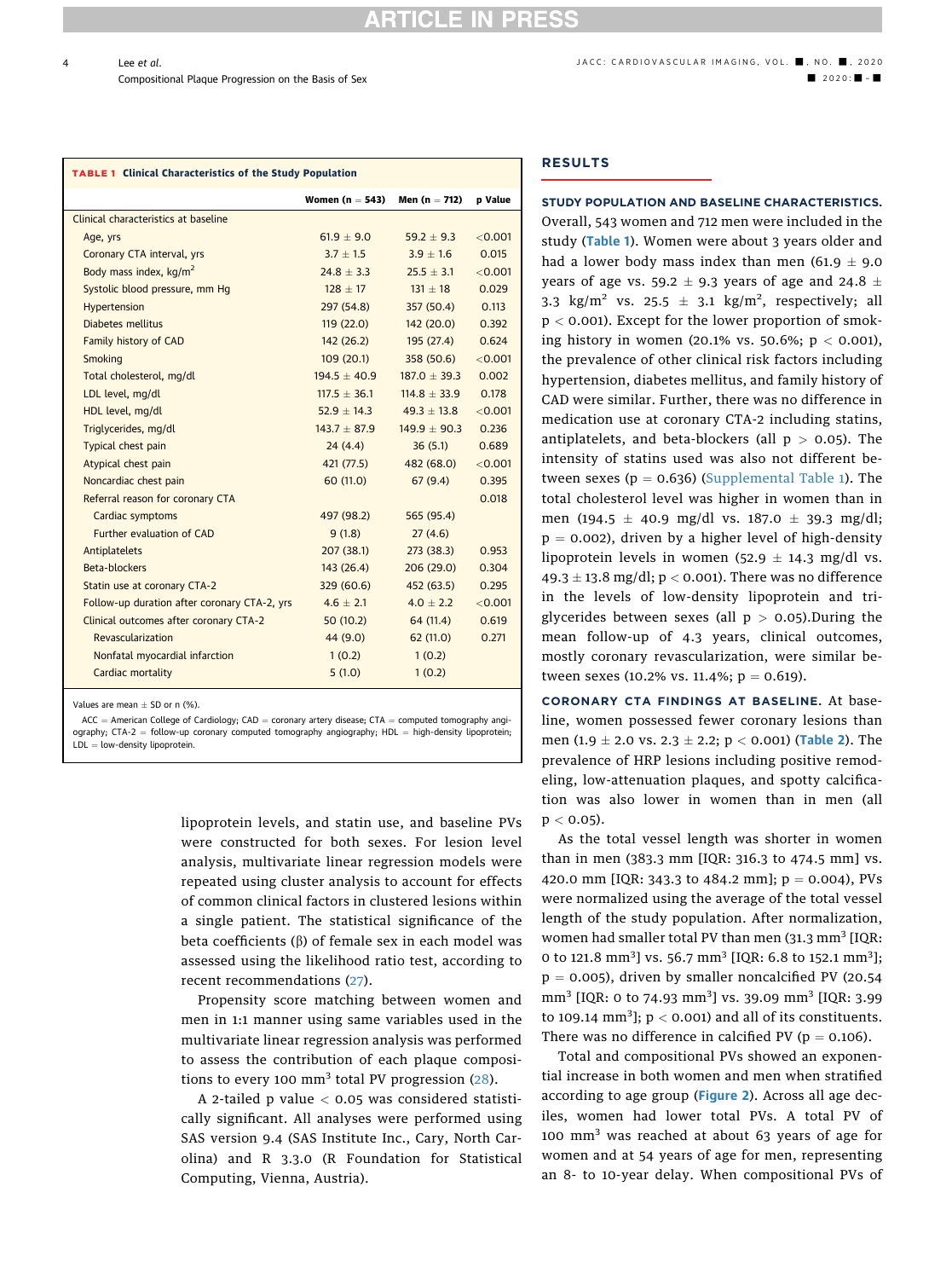<span id="page-4-0"></span>

| <b>TABLE 2 Coronary CTA Findings at Baseline and the Impact of Female Sex</b>                                                                                                           |                     |                            |           |             |                                      |         |  |  |
|-----------------------------------------------------------------------------------------------------------------------------------------------------------------------------------------|---------------------|----------------------------|-----------|-------------|--------------------------------------|---------|--|--|
|                                                                                                                                                                                         |                     | <b>Univariate Analysis</b> |           |             | Female Sex in Multivariable Analysis |         |  |  |
|                                                                                                                                                                                         | Women ( $n = 543$ ) | Men (n $= 712$ )           | p Value   | Coefficient | SE                                   | p Value |  |  |
| Total vessel length, mm                                                                                                                                                                 | 383.3 (316.3-474.5) | 420.0 (343.3-484.2)        | 0.004     | $-10.784$   | 7.563                                | 0.154   |  |  |
| Number of lesions                                                                                                                                                                       | $1.9 \pm 2.0$       | $2.3 \pm 2.2$              | 0.0006    | $-0.146$    | 0.117                                | 0.215   |  |  |
| Presence of high-risk plaque* features at baseline                                                                                                                                      |                     |                            |           |             |                                      |         |  |  |
| High-risk plaque*                                                                                                                                                                       | 111(20.4)           | 220(30.9)                  | < 0.001   | $-0.201$    | 0.081                                | 0.012   |  |  |
| Positive remodeling                                                                                                                                                                     | 321 (59.1)          | 493 (69.2)                 | < 0.001   | $-0.198$    | 0.077                                | 0.010   |  |  |
| Low-attenuation plaque                                                                                                                                                                  | 89 (15.8)           | 158(22.2)                  | 0.005     | $-0.153$    | 0.088                                | 0.080   |  |  |
| Spotty calcification                                                                                                                                                                    | 81(14.9)            | 146 (20.5)                 | 0.011     | $-0.138$    | 0.091                                | 0.129   |  |  |
| Quantitative coronary CTA measures: normalized PVs (mm <sup>3</sup> ) at baseline                                                                                                       |                     |                            |           |             |                                      |         |  |  |
| <b>Total PV</b>                                                                                                                                                                         | 31.3 (0.0-121.8)    | 56.7 (6.8-152.1)           | 0.005     | 5.488       | 6.668                                | 0.411   |  |  |
| Calcified PV                                                                                                                                                                            | 4.42 (0.00-34.33)   | 6.96 (0.00-37.70)          | 0.106     | 5.208       | 4.117                                | 0.206   |  |  |
| Noncalcified PV <sup>+</sup>                                                                                                                                                            | 20.54 (0.00-74.93)  | 39.09 (3.99-109.14)        | < 0.001   | 0.28        | 5.214                                | 0.957   |  |  |
| Fibrous PV                                                                                                                                                                              | 15.93 (0.00-51.23)  | 25.00 (2.91-67.95)         | 0.009     | 2.452       | 4.081                                | 0.548   |  |  |
| Fibrous-fatty PV                                                                                                                                                                        | 1.62 (0.00-13.41)   | 6.64 (0.00-29.46)          | $<$ 0.001 | $-2.218$    | 1.975                                | 0.262   |  |  |
| Necrotic core PV                                                                                                                                                                        | $0.00(0.00-0.62)$   | $0.06(0.00-1.91)$          | 0.048     | 0.107       | 0.428                                | 0.803   |  |  |
| Values are modian (interpurtile range) or n (%). *High rick plaque is defined as a lesion with $\sim$ 3 features indicative of positive arterial remodeling. Jow attenuation plaque, or |                     |                            |           |             |                                      |         |  |  |

Values are median (interquartile range) or n (%). \*High-risk plaque is defined as a lesion with ≥2 features indicative of positive arterial remodeling, low-attenuation plaque, or spotty calcification. †Noncalcified PV is the summation of fibrous, fibrofatty, and necrotic core PV.

 $CTA = computed tomography$  angiography;  $PV = plane$  volume.

women were compared with those of 54-year-old men, women had the same amount of calcified PV at 59 years of age, and noncalcified PV at about 71 years of age, representing a more prominent delay in noncalcified PV progression than calcified PV in women  $(p = 0.001).$ 

ANNUAL PROGRESSION OF TOTAL AND COMPOSITIONAL PVs AND IMPACT OF FEMALE SEX. When the annual PV changes were compared, the total PV progression was significantly slower in women than in men  $(5.62 \text{ mm}^3)'$ year [IQR: 0 to 20.80 mm<sup>3</sup>/year] vs. 8.29 mm<sup>3</sup>/year [IQR: 1.38 to 22.39 mm<sup>3</sup>/year];  $p = 0.026$ ) ([Table 3](#page-6-0)), driven by the slower progression of the noncalcified PV (0.02 mm<sup>3</sup>/year [IQR: -0.58 to 6.95 mm<sup>3</sup>/year] vs. 2.43 mm $\frac{3}{year}$  [IQR: 0 to 10.68 mm $\frac{3}{year}$ ]; p  $<$  0.001) and all of its components. The progression rate of calcified PV did not differ between sexes ( $p = 0.670$ ).

Upon stratifying according to age groups ([Figure 2](#page-5-0)), the progression rate of total PV was relatively parallel between women and men. The annual total PV change rate of men at 54 years of age, in which the total PV reached 100 mm<sup>3</sup>, was similar to women at 64 years of age, demonstrating a similar age gap as that of the total PV. The progression rate of calcified PV was similar for women and men throughout the age group, but the noncalcified PV progression rate continued to be higher in men.

In multivariate analysis adjusting for age, risk factors, lipid level, statin use, and total PV at baseline, there was no effect of female sex on the total PV progression rate ( $p = 0.677$ ) ([Table 3](#page-6-0)). However, women were associated with greater calcified PV

progression ( $\beta$  = 2.832; p = 0.004) but slower noncalcified PV progression ( $\beta$  = -3.387; p = 0.008) than men. Women were also associated with less development of HRP features ( $\beta$  = -0.176; p = 0.049), including low-attenuation plaques and spotty calcification ( $\beta$  = -0.217 and  $\beta$  = -0.217, respectively; all  $p < 0.05$ ).

When PVs were stratified according to age group after propensity score matching using the same variables adjusted for in the multivariate linear regression analysis, including total PV at baseline ([Supplemental Table 2\)](https://doi.org/10.1016/j.jcmg.2020.06.034), the progression rates of compositions remained significantly different. The progression of the total and calcified PV became similar, while the noncalcified PV progression became faster in men, and female sex was independently associated with the slower progression of noncalcified PV ([Supplemental Table 3](https://doi.org/10.1016/j.jcmg.2020.06.034) and [Supplemental](https://doi.org/10.1016/j.jcmg.2020.06.034) [Figure 1](https://doi.org/10.1016/j.jcmg.2020.06.034)). The 100-mm<sup>3</sup> increase in total PV included a 62.8-mm<sup>3</sup> increase in calcified PV and a  $37.2$ -mm<sup>3</sup> increase in noncalcified PV in women, while men exhibited a  $40.9$ -mm<sup>3</sup> increase in calcified PV and a 59.1-mm<sup>3</sup> increase in noncalcified PV ([Central](#page-7-0) [Illustration](#page-7-0)).

LESION-LEVEL ANALYSIS OF THE IMPACT OF FEMALE SEX IN CHANGES OF TOTAL AND COMPOSITIONAL PV. On lesion level analysis, 1,411 lesions in women and 2,164 lesions in men were compared ([Table 4](#page-8-0)). The prevalence of obstructive lesions (diameter stenosis  $\geq$ 50%) did not differ  $(p = 0.196)$ , but HRP features were more frequently observed in lesions in men (11.1% vs. 13.6%;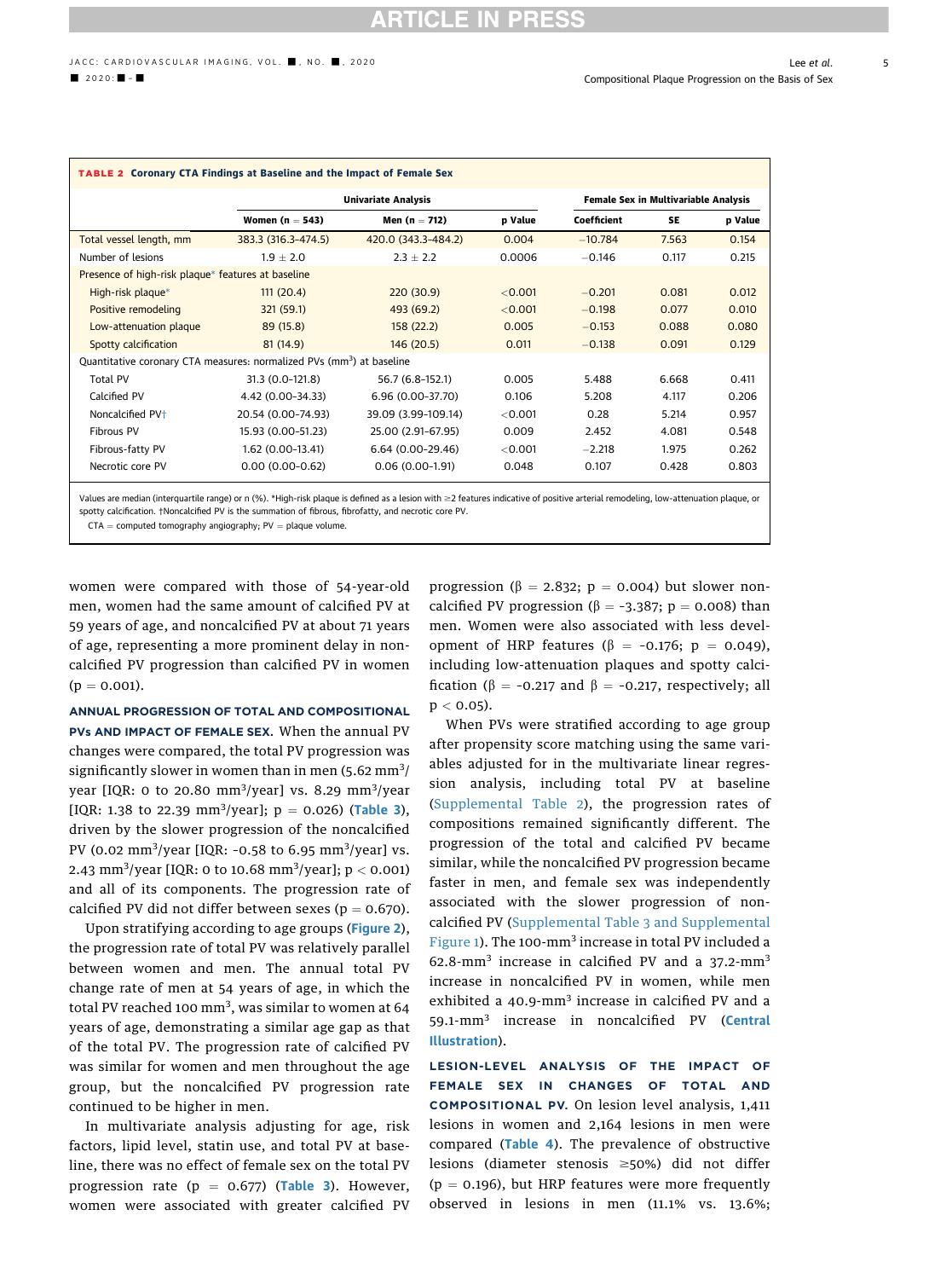# CLI

<span id="page-5-0"></span>

Women exhibited less total and noncalcified plaque volume (PV) at baseline, and the slower progression rate of total and noncalcified PV than men. Lines are moving averages of PVs and annual changes in PVs across ages for women and men. PVs are normalized. The shading represents 95% confidence intervals.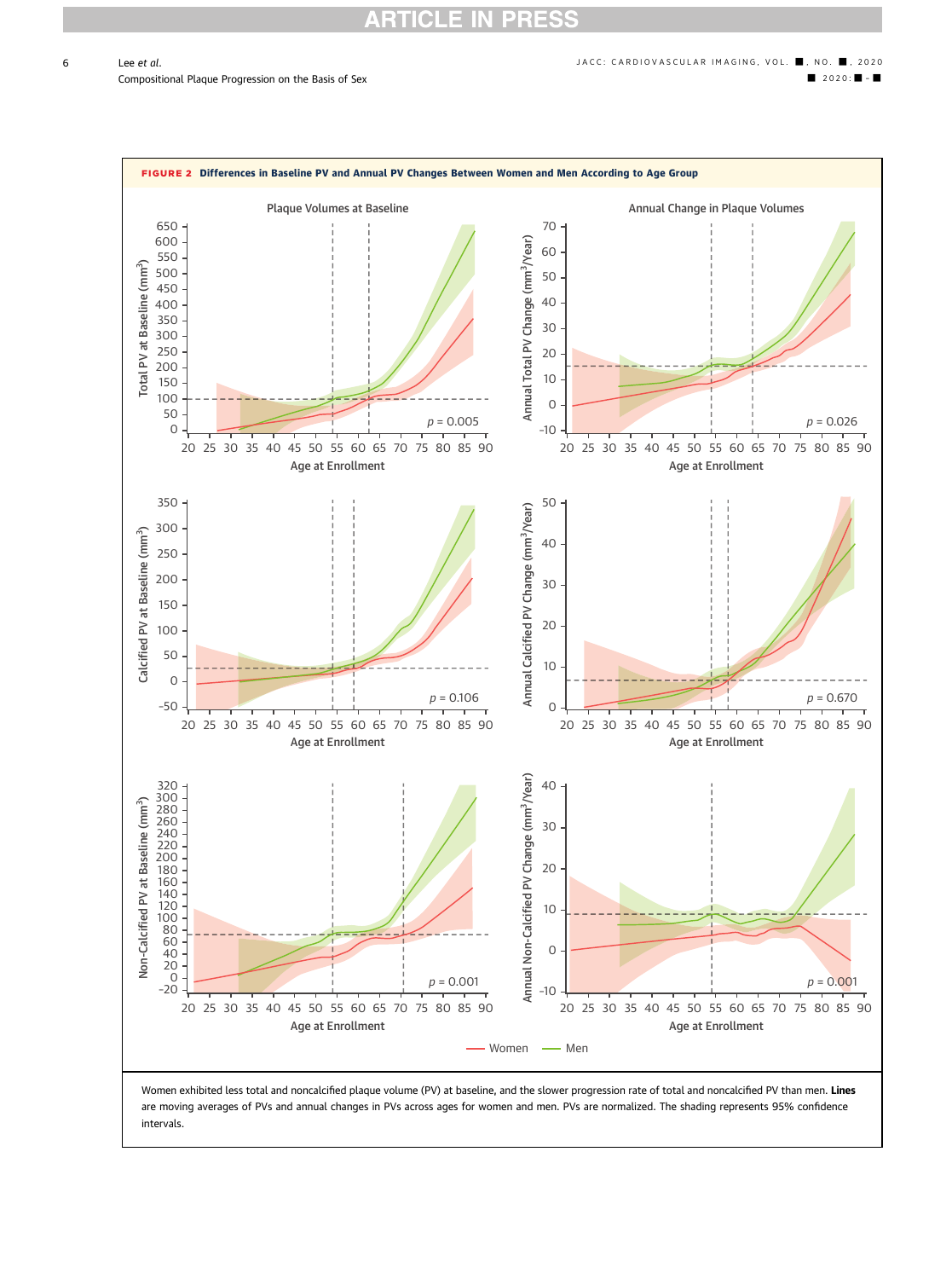<span id="page-6-0"></span>

| TABLE 3 Per-Patient Analysis of the Annual Changes of Coronary CTA Findings and the Impact of Female Sex |                               |                            |         |             |                                      |         |  |
|----------------------------------------------------------------------------------------------------------|-------------------------------|----------------------------|---------|-------------|--------------------------------------|---------|--|
|                                                                                                          |                               | <b>Univariate Analysis</b> |         |             | Female Sex in Multivariable Analysis |         |  |
|                                                                                                          | Women ( $n = 543$ )           | Men (n $= 712$ )           | p Value | Coefficient | SE                                   | p Value |  |
| Newly developed high-risk plague* features at follow-up                                                  |                               |                            |         |             |                                      |         |  |
| High-risk plague*                                                                                        | 86 (15.8)                     | 139 (19.5)                 | 0.092   | $-0.176$    | 0.09                                 | 0.049   |  |
| Positive remodeling                                                                                      | 264 (48.6)                    | 337 (47.3)                 | 0.651   | 0.045       | 0.069                                | 0.516   |  |
| Low-attenuation plaque                                                                                   | 51(9.4)                       | 68 (9.6)                   | 0.924   | $-0.217$    | 0.102                                | 0.034   |  |
| Spotty calcification                                                                                     | 60(11.1)                      | 105 (14.8)                 | 0.055   | $-0.217$    | 0.102                                | 0.034   |  |
| Annualized change in normalized PVs ( $mm3/year$ ): per patient                                          |                               |                            |         |             |                                      |         |  |
| Total PV                                                                                                 | 5.62 (0.00 to 20.80)          | 8.29 (1.38 to 22.39)       | 0.026   | $-0.555$    | 1.331                                | 0.677   |  |
| Calcified PV                                                                                             | 2.99 (0.00 to 12.18)          | 3.08 (0.22 to 10.38)       | 0.670   | 2.832       | 0.977                                | 0.004   |  |
| Noncalcified PV <sup>+</sup>                                                                             | $0.02$ (-0.58 to 6.95)        | 2.43 (0.00 to 10.68)       | < 0.001 | $-3.387$    | 1.283                                | 0.008   |  |
| Fibrous PV                                                                                               | $0.73(0.00 \text{ to } 6.59)$ | 2.68 (0.00 to 8.99)        | 0.009   | $-1.882$    | 0.909                                | 0.039   |  |
| Fibrous-fatty PV                                                                                         | $0.00$ (-0.61 to 0.69)        | $0.00$ (-0.82 to 2.32)     | 0.015   | $-1.135$    | 0.589                                | 0.054   |  |
| Necrotic core PV                                                                                         | $0.00$ (-0.01 to 0.02)        | $0.00$ (-0.02 to 0.15)     | 0.008   | $-0.379$    | 0.133                                | 0.004   |  |

Values are n (%) or median (interquartile range). \*High-risk plaque is defined as a lesion with ≥2 features indicative of positive arterial remodeling, low-attenuation plaque, or spotty calcification. †Noncalcified PV is the summation of fibrous, fibrofatty, and necrotic core PV.

Abbreviations as in [Table 2](#page-4-0).

 $p = 0.026$ ). The total PV of each lesion was smaller in women than in men at the baseline  $(11.02 \text{ mm}^3)$  [IQR: 0 to 24.52  $mm<sup>3</sup>$ ] vs. 11.96  $mm<sup>3</sup>$  [IQR: 0.8 to 28.94  $mm<sup>3</sup>$ ];  $p = 0.002$ ), and likely comprised smaller noncalcified PVs (5.38 mm<sup>3</sup> [IQR: 0 to 15.79 mm<sup>3</sup>] vs. 6.73 mm<sup>3</sup> [IQR: 0 to 19.12 mm<sup>3</sup>];  $p < 0.001$ ). The calcified PV did not differ between sexes ( $p = 0.644$ ).

When annualized, the total PV progression rate showed no sex differences, but lesions in women exhibited faster calcified PV progression and slower progression of noncalcified PV than did the lesions in men (2.11 mm<sup>3</sup>/year [IQR: 0.81 to 4.21 mm<sup>3</sup>/year] vs. 1.45 mm<sup>3</sup>/year [IQR: 0.45 to 3.47 mm<sup>3</sup>/year] and 0.95 mm $\frac{3}{year}$  [IQR: -0.15 to 3.60 mm $\frac{3}{year}$ ] vs. 1.46 mm $\frac{3}{7}$ year [IQR: 0.08 to 4.32 mm<sup>3</sup>/year], respectively; all  $p < 0.001$ ). On multivariate analysis, women were associated with a faster progression of calcified PV  $(\beta = 4.96; p < 0.001)$  and a slower progression of noncalcified PV ( $\beta$  = -3.41; p < 0.001).

#### **DISCUSSION**

The analysis of the PARADIGM registry showed that the total and compositional PV progression rate differed between sexes at both the patient and lesion levels. At baseline, women displayed less overall coronary atherosclerotic burden than did men of the same age in all age deciles. Once the baseline total PVs were matched, the progression rate of the total PV did not differ between sexes, but progression was driven mainly by calcified PV progression in women while noncalcified PV progression was predominant in men. Female sex was independently associated with faster calcified PV progression and slower noncalcified PV progression, as observed in the multivariate analysis. Accordingly, more sophisticated evaluation of plaque progression including plaque compositions may contribute to further refine the risk stratification according to sex.

Before adjustment with age, clinical risk factors, and total PV at baseline, we observed an approximately 9-year delay in women in developing total coronary atherosclerotic burden compared with that in men in this study. At both the per-patient and perlesional level, women had a smaller atherosclerotic overall burden over all age ranges, after the differences in total vessel length was normalized and despite older age and similarities in clinical risk factors, which is in line with current evidence exploring sex-specific atherosclerotic profiles (4–[6,9,](#page-9-0)[29](#page-10-0)).

Moreover, once the total PV was matched in women and men, the progression rate of total PV showed no sex differences, and female sex had no effect on total PV progression rate in multivariate analysis. These findings support previous observations wherein total PV, either at the patient or lesion level, or the coronary artery calcium score (CACS) at baseline was the most important independent predictor of risk for rapid plaque progression and clinical outcomes ([12,14,](#page-9-0)[30,31\)](#page-10-0), and where the CACS increased exponentially [\(32\)](#page-10-0). Together, these observations might suggest that the progression of coronary atherosclerosis accelerates exponentially, rather than in linearly.

In pathological and invasive studies of patients with acute coronary syndrome, nonculprit lesions in women possessed lesser total PV including less amount of both calcified and noncalcified PV [\(9](#page-9-0),[33](#page-10-0)). In the evaluation of patients with CAD who underwent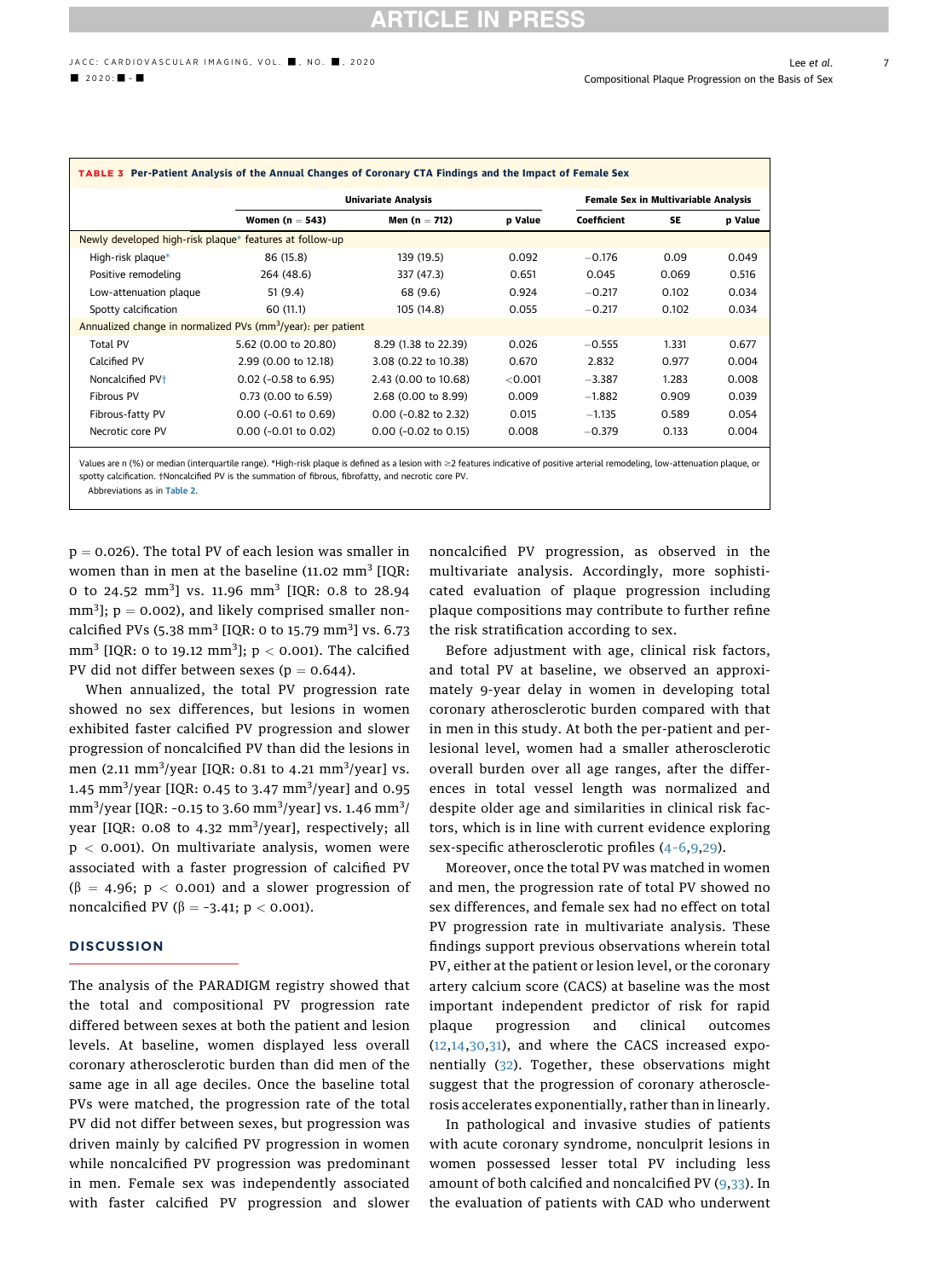# **ARTICLE IN PRESS**

# Compositional Plaque Progression on the Basis of Sex - 2020: - 2020: - 2020: - 2020: - 2020: - 2020: - 2020: -

<span id="page-7-0"></span>8





Lee, S.-E. et al. J Am Coll Cardiol Img. 2020; $\blacksquare(\blacksquare)$ : $\blacksquare$ - $\blacksquare$ .

Differences in compositional plaque volume (PV) change between women and men for every 100-mm<sup>3</sup> progression of total PV after propensity score matching by age; body mass index; hypertension; diabetes mellitus; family history of coronary artery disease; smoking history; low-density lipoprotein (LDL); use of statins, aspirin, and betablockers; and baseline total PV. PVs are normalized. Noncalcified PV is the summation of fibrous, fibrofatty, and necrotic core PV.

> repeated coronary CTA in the current analysis, the total PV at baseline was smaller in women and was driven only by significantly smaller noncalcified PV, but not by calcified PV at both the per-patient and per-lesion levels. Most importantly, compositional PV progression constituting a given total PV change significantly differed between the sexes although female sex had no effect on the progression rate of total PV once the total PV at baseline was adjusted. Female sex was independently associated with faster calcified PV progression, slower noncalcified PV progression, and reduced development of HRP lesions in multivariate analysis. To our knowledge, this is the first description of the impact of sex differences in compositional PV progression in a CAD population using noninvasive measurements.

> The protective effects of estrogen on the development and progression of coronary atherosclerosis have been suggested ([9](#page-9-0)). Hormone replacement therapy in menopausal women retarded the progression of CACS in a randomized clinical trial ([34](#page-10-0)), and estrogen inhibited vascular calcification in a molecular study [\(35\)](#page-10-0). Therefore, the accelerated progression of calcified PV in women shown in this study may be partly associated with the mean age of 62 years of the women enrolled, which is an age by which most women would have reached menopause. Nonetheless, female sex was still independently associated with slower progression of the

noncalcified PV and reduced development of HRP features. Therefore, whether the "protective" effects of the female sex are exhibited only through the inhibition of the coronary artery calcification by estrogen or whether genetic factors other than estrogen also directly affect the progression of coronary atherosclerosis, especially the noncalcified portion, requires further clarification.

Studies have consistently reported that same extent of coronary atherosclerosis or CACS or the presence of multivessel CAD increases cardiovascular risk more for women than men  $(8,36,37)$  $(8,36,37)$  $(8,36,37)$  $(8,36,37)$  $(8,36,37)$  $(8,36,37)$ , and women with acute coronary syndrome are more likely to have plaque erosion, while men are more likely to have plaque ruptures ([4,5,9,](#page-9-0)[33](#page-10-0)). Our findings, at least in part, might provide evidence bridging these prior observations, as total PV progression was mainly driven by calcified PV, which supposedly is associated with more stable plaques as previously reported, in women and female sex was independently associated with reduced development of incident HRP features and noncalcified PV, which could result in women presenting less incidence of sudden plaque rupture, an event largely associated with greater burden of noncalcified (or lipid-rich) regions of plaques.

Recent guidelines have focused on the importance of sex-specific evidence to improve CVD risk prediction ([38](#page-10-0),[39\)](#page-10-0), but only incorporate CACS results and apply an identical CACS threshold for initiating statin treatment for both sexes ([39\)](#page-10-0). However, the progression of compositional PVs and adverse plaque characteristics could be widely different within a group sharing the same extent of total PV between women and men as shown in this study. Therefore, it may well be the time to initiate studies assessing the value of more comprehensive evaluation of coronary atherosclerosis for risk stratification, rather than simply focusing on overall plaque burden, especially for women at higher risk. In this regard, coronary CTA might offer better risk stratification as the direct association between noncalcified PV and HRP features identified by coronary CTA and clinical outcomes has been repeatedly proven in recent studies [\(13](#page-9-0),[14](#page-9-0)).

STUDY LIMITATIONS. First, selection bias was inevitable, as only patients with more than 2 coronary CTA scans were eligible for enrollment. It is plausible that patients who experienced worsening of symptoms may have been referred for invasive studies before the second coronary CTA was performed and were likely not enrolled in the registry. Hence, the study population was representative of patients with CAD that were generally at low risk, as reflected in the low rate of hard events. Thus, the generalizability of the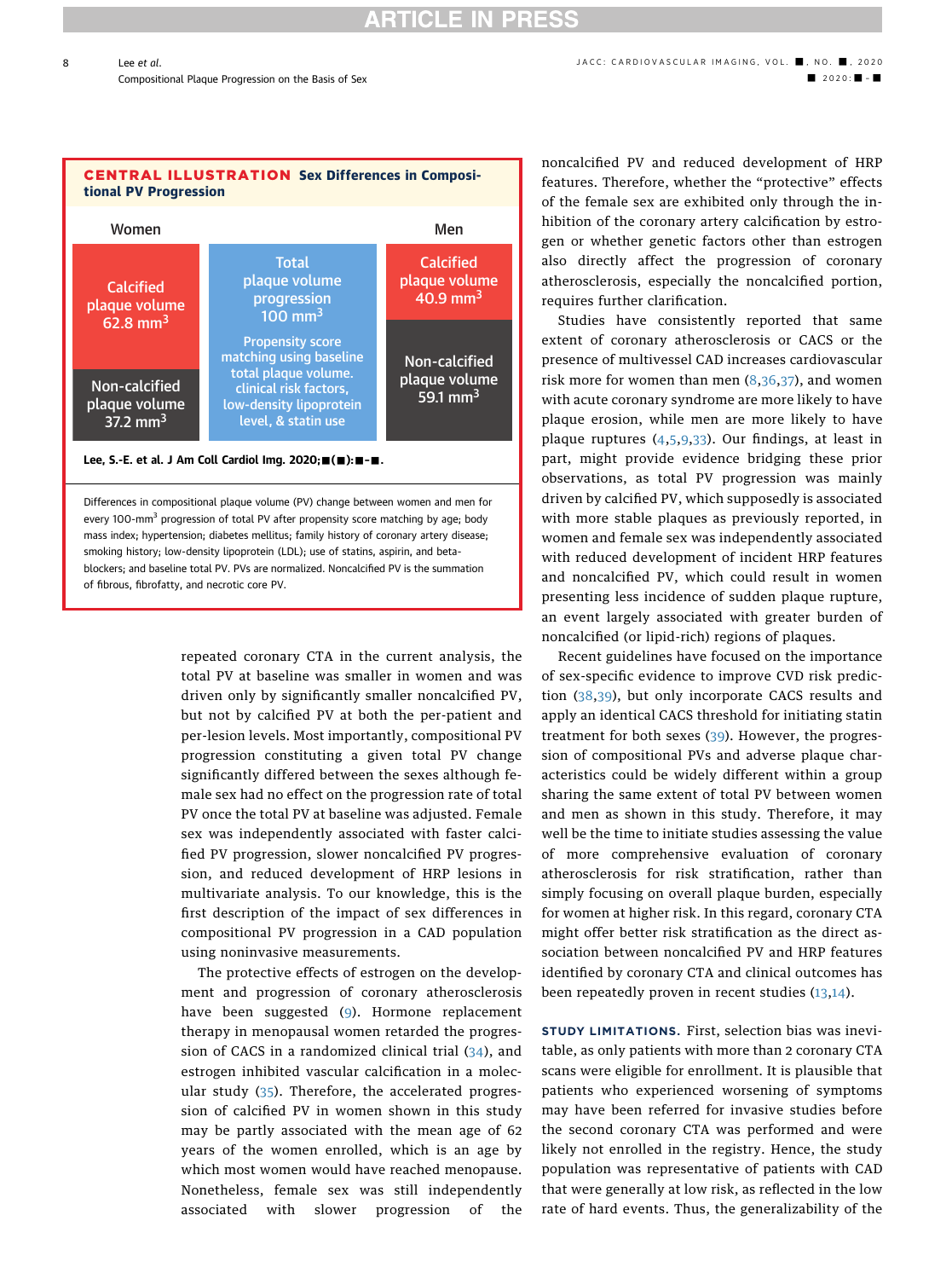<span id="page-8-0"></span>

| TABLE 4 Per-Lesion Analysis of Coronary CTA Findings and the Impact of Female Sex  |                                                 |                        |         |                                      |           |         |  |
|------------------------------------------------------------------------------------|-------------------------------------------------|------------------------|---------|--------------------------------------|-----------|---------|--|
|                                                                                    | <b>Univariate Analysis</b>                      |                        |         | Female Sex in Multivariable Analysis |           |         |  |
|                                                                                    | Women $(n = 1,411)$                             | Men $(n = 2,164)$      | p Value | Coefficient                          | <b>SE</b> | p Value |  |
| Diameter stenosis, %                                                               | 9.62 (0.00 to 21.30)                            | 11.1 (0.03 to 22.40)   | 0.049   | $-0.32$                              | 0.471     | 0.748   |  |
| Diameter stenosis $\geq$ 50%                                                       | 16(1.1)                                         | 36(1.7)                | 0.196   | $-0.153$                             | 0.175     | 0.382   |  |
| Lesion length, mm                                                                  | 13.58 (0.00 to 20.8)                            | 14 (5.49 to 22.38)     | 0.004   | $-0.16$                              | 0.344     | 0.873   |  |
| The presence of high-risk plaque* features at baseline                             |                                                 |                        |         |                                      |           |         |  |
| High-risk plaque                                                                   | 156 (11.1)                                      | 294 (13.6)             | 0.026   | $-0.066$                             | 0.062     | 0.280   |  |
| Low-attenuation plaque                                                             | 104(7.4)                                        | 199 (9.2)              | 0.056   | $-0.08$                              | 0.072     | 0.267   |  |
| Spotty calcification                                                               | 117(8.3)                                        | 210(9.7)               | 0.152   | $-0.084$                             | 0.071     | 0.236   |  |
| Positive remodeling                                                                | 734 (52.0)                                      | 1,178 (54.4)           | 0.157   | $-0.01$                              | 0.041     | 0.805   |  |
| Quantitative coronary CTA measures at baseline - normalized PVs (mm <sup>3</sup> ) |                                                 |                        |         |                                      |           |         |  |
| <b>Total PV</b>                                                                    | 11.02 (0.00 to 24.52)                           | 11.96 (0.80 to 28.94)  | 0.002   | $-0.64$                              | 0.482     | 0.520   |  |
| <b>Calcified PV</b>                                                                | 1.88 (0.00 to 8.23)                             | 1.69 (0.00 to 7.54)    | 0.644   | 0.16                                 | 0.313     | 0.870   |  |
| Noncalcified PV <sup>+</sup>                                                       | 5.38 (0.00 to 15.79)                            | 6.73 (0.00 to 19.12)   | < 0.001 | $-0.72$                              | 0.502     | 0.472   |  |
| <b>Fibrous PV</b>                                                                  | 4.8 (0.00 to 11.17)                             | 5.57 (0.00 to 13.46)   | 0.001   | $-0.78$                              | 0.286     | 0.438   |  |
| Fibrous-fatty PV                                                                   | 0.05 (0.00 to 2.30)                             | $0.24$ (0.00 to 3.68)  | < 0.001 | $-0.55$                              | 0.282     | 0.584   |  |
| Necrotic core PV                                                                   | $0.00$ (0.00 to 00)                             | $0.00$ (0.00 to 0.04)  | 0.216   | 0.3                                  | 0.074     | 0.762   |  |
| Newly developed high-risk plaque* features at follow-up                            |                                                 |                        |         |                                      |           |         |  |
| High-risk plaque*                                                                  | 111(7.9)                                        | 177(8.2)               | 0.737   | $-0.053$                             | 0.073     | 0.468   |  |
| Positive remodeling                                                                | 61(4.3)                                         | 80(3.7)                | 0.347   | 0.124                                | 0.102     | 0.223   |  |
| Low-attenuation plaque                                                             | 74 (5.2)                                        | 136(6.3)               | 0.196   | $-0.136$                             | 0.086     | 0.112   |  |
| Spotty calcification                                                               | 433 (30.7)                                      | 570 (26.4)             | 0.005   | 0.074                                | 0.044     | 0.094   |  |
|                                                                                    | Annualized change in normalized PVs: per lesion |                        |         |                                      |           |         |  |
| Diameter stenosis, %/yr                                                            | 1.29 $(-0.14 \text{ to } 3.54)$                 | 1.21 (-0.22 to 3.28)   | 0.607   | $-0.61$                              | 0.149     | 0.543   |  |
| Total PV, mm <sup>3</sup> /yr                                                      | 3.93 (1.93 to 7.38)                             | 3.86(1.78 to 7.59)     | 0.187   | $-0.32$                              | 0.208     | 0.752   |  |
| Calcified PV, mm <sup>3</sup> /yr                                                  | 2.11 (0.81 to 4.21)                             | 1.45 (0.45 to 3.47)    | < 0.001 | 4.96                                 | 0.124     | < 0.001 |  |
| Noncalcified PV, mm <sup>3</sup> /yrt                                              | $0.95$ (-0.15 to 3.60)                          | 1.46 (0.08 to 4.32)    | < 0.001 | $-3.41$                              | 0.199     | < 0.001 |  |
| Fibrous PV, mm <sup>3</sup> /yr                                                    | $1.07 (-0.04 \text{ to } 3.15)$                 | 1.41 (0.18 to 3.57)    | 0.010   | $-1.84$                              | 0.136     | 0.066   |  |
| Fibrous-fatty PV, mm <sup>3</sup> /yr                                              | $0.00$ (-0.06 to 0.26)                          | $0.00$ (-0.07 to 0.62) | < 0.001 | $-3.31$                              | 0.104     | < 0.001 |  |
| Necrotic core PV, mm <sup>3</sup> /yr                                              | 0.00 (0.00 to 0.00)                             | $0.00$ (0.00 to 0.00)  | 0.002   | $-2.84$                              | 0.028     | 0.005   |  |

Values are n (%) or median (interquartile range). \*High-risk plaque is defined as a lesion with ≥2 features indicative of positive arterial remodeling, low-attenuation plaque, or spotty calcification. †Noncalcified PV is the summation of fibrous, fibrofatty, and necrotic core PV.

 $CACS = \text{coronary artery calcium score; other abbreviations as in Table 2.}$  $CACS = \text{coronary artery calcium score; other abbreviations as in Table 2.}$  $CACS = \text{coronary artery calcium score; other abbreviations as in Table 2.}$ 

results to high-risk populations and the direct association between observed sex differences in the compositional PV changes to the clinical outcomes is unknown. There were also some differences in baseline characteristics between women and men because of the observational design. However, this is the first study to describe differences in compositional PV progression between sexes in a lower-risk population not indicated for invasive studies. Furthermore, the main findings of this study remained consistent after adjusting all clinical risk factors, age, statin use, and baseline total PV in both multivariate analysis and propensity score matching. To overcome these limitations, large population-based prospective registries of serial coronary CTA would be ideal. However, as there are currently no recommendations on the use of serial coronary CTA for the evaluation of CAD [\(40](#page-10-0)), an observation registry such as the PARADIGM provides a unique opportunity to evaluate sex differences over the natural history of coronary atherosclerosis.

#### **CONCLUSIONS**

The development of coronary atherosclerosis was slower in women than that in men, while the progression of compositional PV was significantly different between sexes. Women experienced a similar progression rate of total PV once the baseline total PV were matched, but with significantly faster progression of calcified PV and slower progression of noncalcified PV than men. The direct association between observed sex differences in the compositional PV changes to future clinical outcomes needs to be further investigated.

ADDRESS FOR CORRESPONDENCE: Dr. Hyuk-Jae Chang, Division of Cardiology, Severance Cardiovascular Hospital, Yonsei University College of Medicine, Yonsei University Health System, 50-1 Yonsei-ro, Seodaemun-gu, Seoul 03722, South Korea. E-mail: [hjchang@yuhs.ac.](mailto:hjchang@yuhs.ac)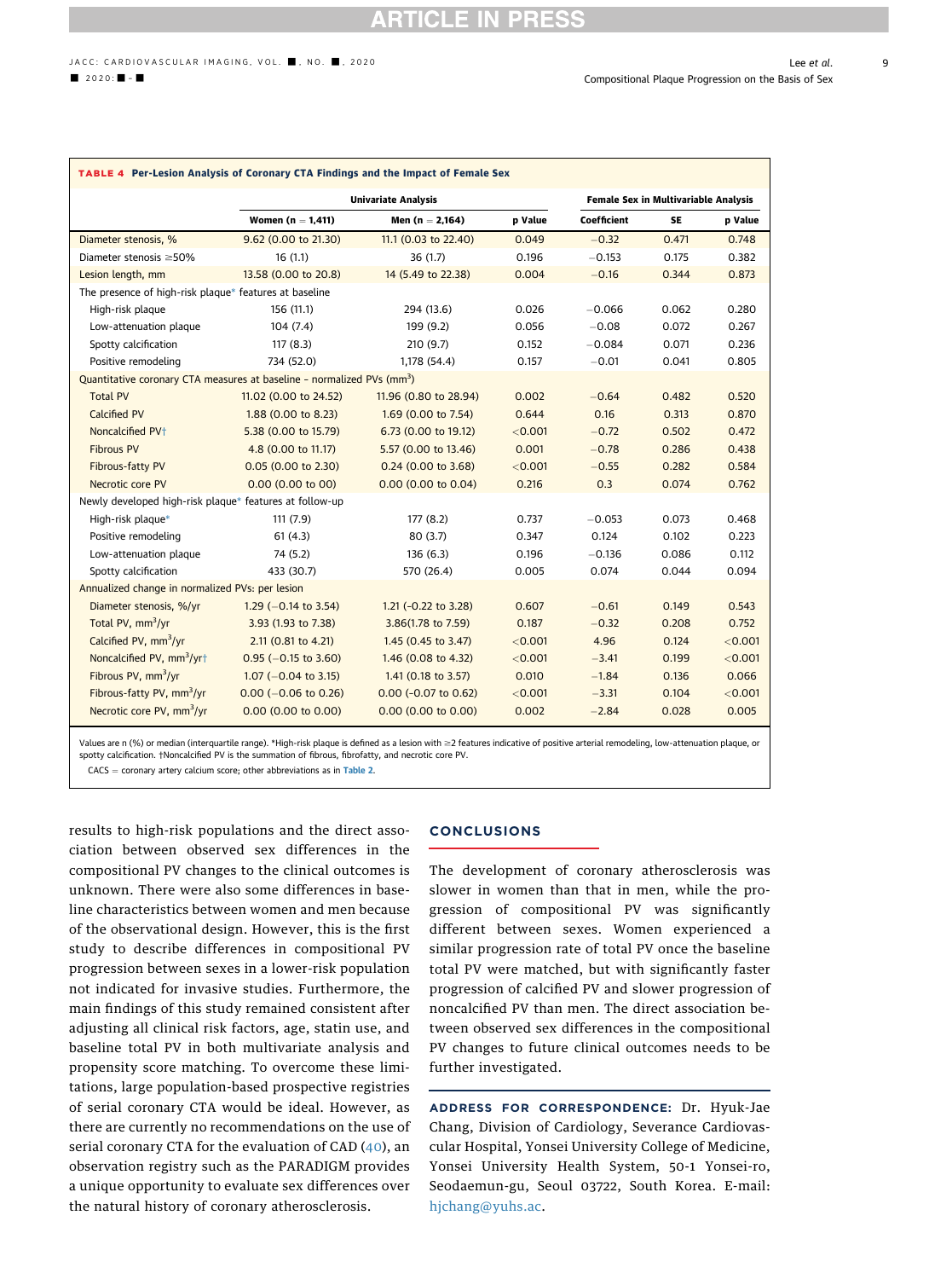#### <span id="page-9-0"></span>**PERSPECTIVES**

COMPETENCY IN MEDICAL KNOWLEDGE: Once the total PV has been reached, the progression rate of the total plaque burden does not differ between women and men, but compositional changes are markedly different between sexes. Women experience faster calcified but slower noncalcified PV progression than men.

TRANSLATIONAL OUTLOOK: Prospective studies should be used to investigate whether more comprehensive evaluation of the progression of coronary atherosclerosis incorporating compositional changes would provide improvement in risk stratification of patients with CAD.

#### REFERENCES

1. [Benjamin EJ, Blaha MJ, Chiuve SE, et al. Heart](http://refhub.elsevier.com/S1936-878X(20)30616-1/sref1) [Disease and Stroke Statistics-2017 Update: a](http://refhub.elsevier.com/S1936-878X(20)30616-1/sref1) [report from the American Heart Association. Cir](http://refhub.elsevier.com/S1936-878X(20)30616-1/sref1)[culation 2017;135:e146](http://refhub.elsevier.com/S1936-878X(20)30616-1/sref1)–603.

2. Wilmot KA, O'[Flaherty M, Capewell S, Ford ES,](http://refhub.elsevier.com/S1936-878X(20)30616-1/sref2) [Vaccarino V. Coronary heart disease mortality de](http://refhub.elsevier.com/S1936-878X(20)30616-1/sref2)[clines in the United States from 1979 through](http://refhub.elsevier.com/S1936-878X(20)30616-1/sref2) [2011: evidence for stagnation in young adults,](http://refhub.elsevier.com/S1936-878X(20)30616-1/sref2) [especially women. Circulation 2015;132:](http://refhub.elsevier.com/S1936-878X(20)30616-1/sref2) 997–[1002.](http://refhub.elsevier.com/S1936-878X(20)30616-1/sref2)

3. [Bucholz EM, Strait KM, Dreyer RP, et al. Sex](http://refhub.elsevier.com/S1936-878X(20)30616-1/sref3) [differences in young patients with acute myocar](http://refhub.elsevier.com/S1936-878X(20)30616-1/sref3)[dial infarction: a VIRGO study analysis. Eur Heart J](http://refhub.elsevier.com/S1936-878X(20)30616-1/sref3) [Acute Cardiovasc Care 2017;6:610](http://refhub.elsevier.com/S1936-878X(20)30616-1/sref3)–22.

4. [Higuma T, Soeda T, Abe N, et al. A combined](http://refhub.elsevier.com/S1936-878X(20)30616-1/sref4) [optical coherence tomography and intravascular](http://refhub.elsevier.com/S1936-878X(20)30616-1/sref4) [ultrasound study on plaque rupture, plaque](http://refhub.elsevier.com/S1936-878X(20)30616-1/sref4) erosion, and calcifi[ed nodule in patients with ST](http://refhub.elsevier.com/S1936-878X(20)30616-1/sref4)[segment elevation myocardial infarction: inci](http://refhub.elsevier.com/S1936-878X(20)30616-1/sref4)[dence, morphologic characteristics, and outcomes](http://refhub.elsevier.com/S1936-878X(20)30616-1/sref4) [after percutaneous coronary intervention. J Am](http://refhub.elsevier.com/S1936-878X(20)30616-1/sref4) [Coll Cardiol Interv 2015;8:1166](http://refhub.elsevier.com/S1936-878X(20)30616-1/sref4)–76.

5. [Jia H, Abtahian F, Aguirre AD, et al. In vivo](http://refhub.elsevier.com/S1936-878X(20)30616-1/sref5) [diagnosis of plaque erosion and calci](http://refhub.elsevier.com/S1936-878X(20)30616-1/sref5)fied nodule in [patients with acute coronary syndrome by intra](http://refhub.elsevier.com/S1936-878X(20)30616-1/sref5)[vascular optical coherence tomography. J Am Coll](http://refhub.elsevier.com/S1936-878X(20)30616-1/sref5) [Cardiol 2013;62:1748](http://refhub.elsevier.com/S1936-878X(20)30616-1/sref5)–58.

6. [Han SH, Bae JH, Holmes DR Jr., et al. Sex dif](http://refhub.elsevier.com/S1936-878X(20)30616-1/sref6)[ferences in atheroma burden and endothelial](http://refhub.elsevier.com/S1936-878X(20)30616-1/sref6) [function in patients with early coronary athero](http://refhub.elsevier.com/S1936-878X(20)30616-1/sref6)[sclerosis. Eur Heart J 2008;29:1359](http://refhub.elsevier.com/S1936-878X(20)30616-1/sref6)–69.

7. [Mehta LS, Beckie TM, DeVon HA, et al. Acute](http://refhub.elsevier.com/S1936-878X(20)30616-1/sref7) [myocardial infarction in women: a scienti](http://refhub.elsevier.com/S1936-878X(20)30616-1/sref7)fic [statement from the American Heart Association.](http://refhub.elsevier.com/S1936-878X(20)30616-1/sref7) [Circulation 2016;133:916](http://refhub.elsevier.com/S1936-878X(20)30616-1/sref7)–47.

8. [Shaw LJ, Min JK, Nasir K, et al. Sex differences](http://refhub.elsevier.com/S1936-878X(20)30616-1/sref8) in calcifi[ed plaque and long-term cardiovascular](http://refhub.elsevier.com/S1936-878X(20)30616-1/sref8) [mortality: observations from the CAC Consortium.](http://refhub.elsevier.com/S1936-878X(20)30616-1/sref8) [Eur Heart J 2018;39:3727](http://refhub.elsevier.com/S1936-878X(20)30616-1/sref8)–35.

9. [Yahagi K, Davis HR, Arbustini E, Virmani R. Sex](http://refhub.elsevier.com/S1936-878X(20)30616-1/sref9) [differences in coronary artery disease: patholog](http://refhub.elsevier.com/S1936-878X(20)30616-1/sref9)[ical observations. Atherosclerosis 2015;239:](http://refhub.elsevier.com/S1936-878X(20)30616-1/sref9) [260](http://refhub.elsevier.com/S1936-878X(20)30616-1/sref9)–7.

10. [Kubo T, Maehara A, Mintz GS, et al. The dy](http://refhub.elsevier.com/S1936-878X(20)30616-1/sref10)[namic nature of coronary artery lesion](http://refhub.elsevier.com/S1936-878X(20)30616-1/sref10) [morphology assessed by serial virtual histology](http://refhub.elsevier.com/S1936-878X(20)30616-1/sref10) [intravascular ultrasound tissue characterization.](http://refhub.elsevier.com/S1936-878X(20)30616-1/sref10) [J Am Coll Cardiol 2010;55:1590](http://refhub.elsevier.com/S1936-878X(20)30616-1/sref10)–7.

11. [de Graaf MA, Broersen A, Kitslaar PH, et al.](http://refhub.elsevier.com/S1936-878X(20)30616-1/sref11) Automatic quantifi[cation and characterization of](http://refhub.elsevier.com/S1936-878X(20)30616-1/sref11) [coronary atherosclerosis with computed tomog](http://refhub.elsevier.com/S1936-878X(20)30616-1/sref11)[raphy coronary angiography: cross-correlation](http://refhub.elsevier.com/S1936-878X(20)30616-1/sref11) [with intravascular ultrasound virtual histology.](http://refhub.elsevier.com/S1936-878X(20)30616-1/sref11) [Int J Cardiovasc Imaging 2013;29:1177](http://refhub.elsevier.com/S1936-878X(20)30616-1/sref11)–90.

12. [Lee SE, Sung JM, Rizvi A, et al. Quanti](http://refhub.elsevier.com/S1936-878X(20)30616-1/sref12)fication [of coronary atherosclerosis in the assessment of](http://refhub.elsevier.com/S1936-878X(20)30616-1/sref12) [coronary artery disease. Circ Cardiovasc Imaging](http://refhub.elsevier.com/S1936-878X(20)30616-1/sref12) [2018;11:e007562.](http://refhub.elsevier.com/S1936-878X(20)30616-1/sref12)

13. [Williams MC, Moss AJ, Dweck M, et al. Coro](http://refhub.elsevier.com/S1936-878X(20)30616-1/sref13)[nary artery plaque characteristics associated with](http://refhub.elsevier.com/S1936-878X(20)30616-1/sref13) [adverse outcomes in the SCOT-HEART study. J Am](http://refhub.elsevier.com/S1936-878X(20)30616-1/sref13) [Coll Cardiol 2019;73:291](http://refhub.elsevier.com/S1936-878X(20)30616-1/sref13)–301.

14. [Chang HJ, Lin FY, Lee SE, et al. Coronary](http://refhub.elsevier.com/S1936-878X(20)30616-1/sref14) [atherosclerotic precursors of acute coronary syn](http://refhub.elsevier.com/S1936-878X(20)30616-1/sref14)[dromes. J Am Coll Cardiol 2018;71:2511](http://refhub.elsevier.com/S1936-878X(20)30616-1/sref14)–22.

15. [Lee SE, Chang HJ, Rizvi A, et al. Rationale and](http://refhub.elsevier.com/S1936-878X(20)30616-1/sref15) [design of the Progression of AtheRosclerotic PlA](http://refhub.elsevier.com/S1936-878X(20)30616-1/sref15)[que DetermIned by Computed TomoGraphic](http://refhub.elsevier.com/S1936-878X(20)30616-1/sref15) [Angiography IMaging \(PARADIGM\) registry: A](http://refhub.elsevier.com/S1936-878X(20)30616-1/sref15) [comprehensive exploration of plaque progression](http://refhub.elsevier.com/S1936-878X(20)30616-1/sref15) [and its impact on clinical outcomes from a multi](http://refhub.elsevier.com/S1936-878X(20)30616-1/sref15)[center serial coronary computed tomographic](http://refhub.elsevier.com/S1936-878X(20)30616-1/sref15) [angiography study. Am Heart J 2016;182:72](http://refhub.elsevier.com/S1936-878X(20)30616-1/sref15)–9.

16. [Abbara S, Blanke P, Maroules CD, et al. SCCT](http://refhub.elsevier.com/S1936-878X(20)30616-1/sref16) [guidelines for the performance and acquisition of](http://refhub.elsevier.com/S1936-878X(20)30616-1/sref16) [coronary computed tomographic angiography: a](http://refhub.elsevier.com/S1936-878X(20)30616-1/sref16) [report of the society of Cardiovascular Computed](http://refhub.elsevier.com/S1936-878X(20)30616-1/sref16) [Tomography Guidelines Committee: Endorsed by](http://refhub.elsevier.com/S1936-878X(20)30616-1/sref16) [the North American Society for Cardiovascular](http://refhub.elsevier.com/S1936-878X(20)30616-1/sref16) [Imaging \(NASCI\). J Cardiovasc Comput Tomogr](http://refhub.elsevier.com/S1936-878X(20)30616-1/sref16) [2016;10:435](http://refhub.elsevier.com/S1936-878X(20)30616-1/sref16)–49.

17. [Leipsic J, Abbara S, Achenbach S, et al. SCCT](http://refhub.elsevier.com/S1936-878X(20)30616-1/sref17) [guidelines for the interpretation and reporting of](http://refhub.elsevier.com/S1936-878X(20)30616-1/sref17) [coronary CT angiography: a report of the Society](http://refhub.elsevier.com/S1936-878X(20)30616-1/sref17) [of Cardiovascular Computed Tomography Guide](http://refhub.elsevier.com/S1936-878X(20)30616-1/sref17)[lines Committee. J Cardiovasc Comput Tomogr](http://refhub.elsevier.com/S1936-878X(20)30616-1/sref17) [2014;8:342](http://refhub.elsevier.com/S1936-878X(20)30616-1/sref17)–58.

18. [Lee SE, Chang HJ, Sung JM, et al. Effects of](http://refhub.elsevier.com/S1936-878X(20)30616-1/sref18) [statins on coronary atherosclerotic plaques: the](http://refhub.elsevier.com/S1936-878X(20)30616-1/sref18) [PARADIGM \(Progression of AtheRosclerotic PlA](http://refhub.elsevier.com/S1936-878X(20)30616-1/sref18)[que DetermIned by Computed TomoGraphic](http://refhub.elsevier.com/S1936-878X(20)30616-1/sref18) [Angiography Imaging\) study. J Am Coll Cardiol](http://refhub.elsevier.com/S1936-878X(20)30616-1/sref18) [Img 2018;11:1475](http://refhub.elsevier.com/S1936-878X(20)30616-1/sref18)–84.

19. [Park HB, Lee BK, Shin S, et al. Clinical feasi](http://refhub.elsevier.com/S1936-878X(20)30616-1/sref19)[bility of 3D automated coronary atherosclerotic](http://refhub.elsevier.com/S1936-878X(20)30616-1/sref19) plaque quantifi[cation algorithm on coronary](http://refhub.elsevier.com/S1936-878X(20)30616-1/sref19)

[computed tomography angiography: comparison](http://refhub.elsevier.com/S1936-878X(20)30616-1/sref19) [with intravascular ultrasound. Eur Radiol 2015;25:](http://refhub.elsevier.com/S1936-878X(20)30616-1/sref19) [3073](http://refhub.elsevier.com/S1936-878X(20)30616-1/sref19)–83.

20. [Motoyama S, Ito H, Sarai M, et al. Plaque](http://refhub.elsevier.com/S1936-878X(20)30616-1/sref20) [characterization by coronary computed tomogra](http://refhub.elsevier.com/S1936-878X(20)30616-1/sref20)[phy angiography and the likelihood of acute cor](http://refhub.elsevier.com/S1936-878X(20)30616-1/sref20)[onary events in mid-term follow-up. J Am Coll](http://refhub.elsevier.com/S1936-878X(20)30616-1/sref20) [Cardiol 2015;66:337](http://refhub.elsevier.com/S1936-878X(20)30616-1/sref20)–46.

21. [Papadopoulou SL, Neefjes LA, Garcia-](http://refhub.elsevier.com/S1936-878X(20)30616-1/sref21)[Garcia HM, et al. Natural history of coronary](http://refhub.elsevier.com/S1936-878X(20)30616-1/sref21) [atherosclerosis by multislice computed tomogra](http://refhub.elsevier.com/S1936-878X(20)30616-1/sref21)[phy. J Am Coll Cardiol Img 2012;5:S28](http://refhub.elsevier.com/S1936-878X(20)30616-1/sref21)–37.

22. Pundziute G. Schuijf JD, Jukema JW, et al. [Evaluation of plaque characteristics in acute cor](http://refhub.elsevier.com/S1936-878X(20)30616-1/sref22)[onary syndromes: non-invasive assessment with](http://refhub.elsevier.com/S1936-878X(20)30616-1/sref22) [multi-slice computed tomography and invasive](http://refhub.elsevier.com/S1936-878X(20)30616-1/sref22) [evaluation with intravascular ultrasound radio](http://refhub.elsevier.com/S1936-878X(20)30616-1/sref22)[frequency data analysis. Eur Heart J 2008;29:](http://refhub.elsevier.com/S1936-878X(20)30616-1/sref22) [2373](http://refhub.elsevier.com/S1936-878X(20)30616-1/sref22)–81.

23. [Puchner SB, Liu T, Mayrhofer T, et al. High-risk](http://refhub.elsevier.com/S1936-878X(20)30616-1/sref23) [plaque detected on coronary CT angiography](http://refhub.elsevier.com/S1936-878X(20)30616-1/sref23) [predicts acute coronary syndromes independent of](http://refhub.elsevier.com/S1936-878X(20)30616-1/sref23) signifi[cant stenosis in acute chest pain: results](http://refhub.elsevier.com/S1936-878X(20)30616-1/sref23) [from the ROMICAT-II trial. J Am Coll Cardiol 2014;](http://refhub.elsevier.com/S1936-878X(20)30616-1/sref23) [64:684](http://refhub.elsevier.com/S1936-878X(20)30616-1/sref23)–92.

24. [Ceponiene I, Nakanishi R, Osawa K, et al.](http://refhub.elsevier.com/S1936-878X(20)30616-1/sref24) [Coronary artery calcium progression is associated](http://refhub.elsevier.com/S1936-878X(20)30616-1/sref24) [with coronary plaque volume progression: results](http://refhub.elsevier.com/S1936-878X(20)30616-1/sref24) [from a quantitative semiautomated coronary ar](http://refhub.elsevier.com/S1936-878X(20)30616-1/sref24)[tery plaque analysis. J Am Coll Cardiol Img 2018;](http://refhub.elsevier.com/S1936-878X(20)30616-1/sref24) [11:1785](http://refhub.elsevier.com/S1936-878X(20)30616-1/sref24)–94.

25. [Mintz GS, Garcia-Garcia HM, Nicholls SJ, et al.](http://refhub.elsevier.com/S1936-878X(20)30616-1/sref25) [Clinical expert consensus document on standards](http://refhub.elsevier.com/S1936-878X(20)30616-1/sref25) [for acquisition, measurement and reporting of](http://refhub.elsevier.com/S1936-878X(20)30616-1/sref25) [intravascular ultrasound regression/progression](http://refhub.elsevier.com/S1936-878X(20)30616-1/sref25) [studies. EuroIntervention 2011;6:1123](http://refhub.elsevier.com/S1936-878X(20)30616-1/sref25)–30.

26. [Nissen SE, Tuzcu EM, Libby P, et al. Effect of](http://refhub.elsevier.com/S1936-878X(20)30616-1/sref26) [antihypertensive agents on cardiovascular events](http://refhub.elsevier.com/S1936-878X(20)30616-1/sref26) [in patients with coronary disease and normal](http://refhub.elsevier.com/S1936-878X(20)30616-1/sref26) [blood pressure: the CAMELOT study: a randomized](http://refhub.elsevier.com/S1936-878X(20)30616-1/sref26) [controlled trial. JAMA 2004;292:2217](http://refhub.elsevier.com/S1936-878X(20)30616-1/sref26)–25.

27. [Vickers AJ, Cronin AM, Begg CB. One statistical](http://refhub.elsevier.com/S1936-878X(20)30616-1/sref27) test is suffi[cient for assessing new predictive](http://refhub.elsevier.com/S1936-878X(20)30616-1/sref27) [markers. BMC Med Res Methodol 2011;11:1](http://refhub.elsevier.com/S1936-878X(20)30616-1/sref27).

28. [Austin PC. Balance diagnostics for comparing](http://refhub.elsevier.com/S1936-878X(20)30616-1/sref28) [the distribution of baseline covariates between](http://refhub.elsevier.com/S1936-878X(20)30616-1/sref28) [treatment groups in propensity-score matched](http://refhub.elsevier.com/S1936-878X(20)30616-1/sref28) [samples. Stat Med 2009;28:3083](http://refhub.elsevier.com/S1936-878X(20)30616-1/sref28)–107.